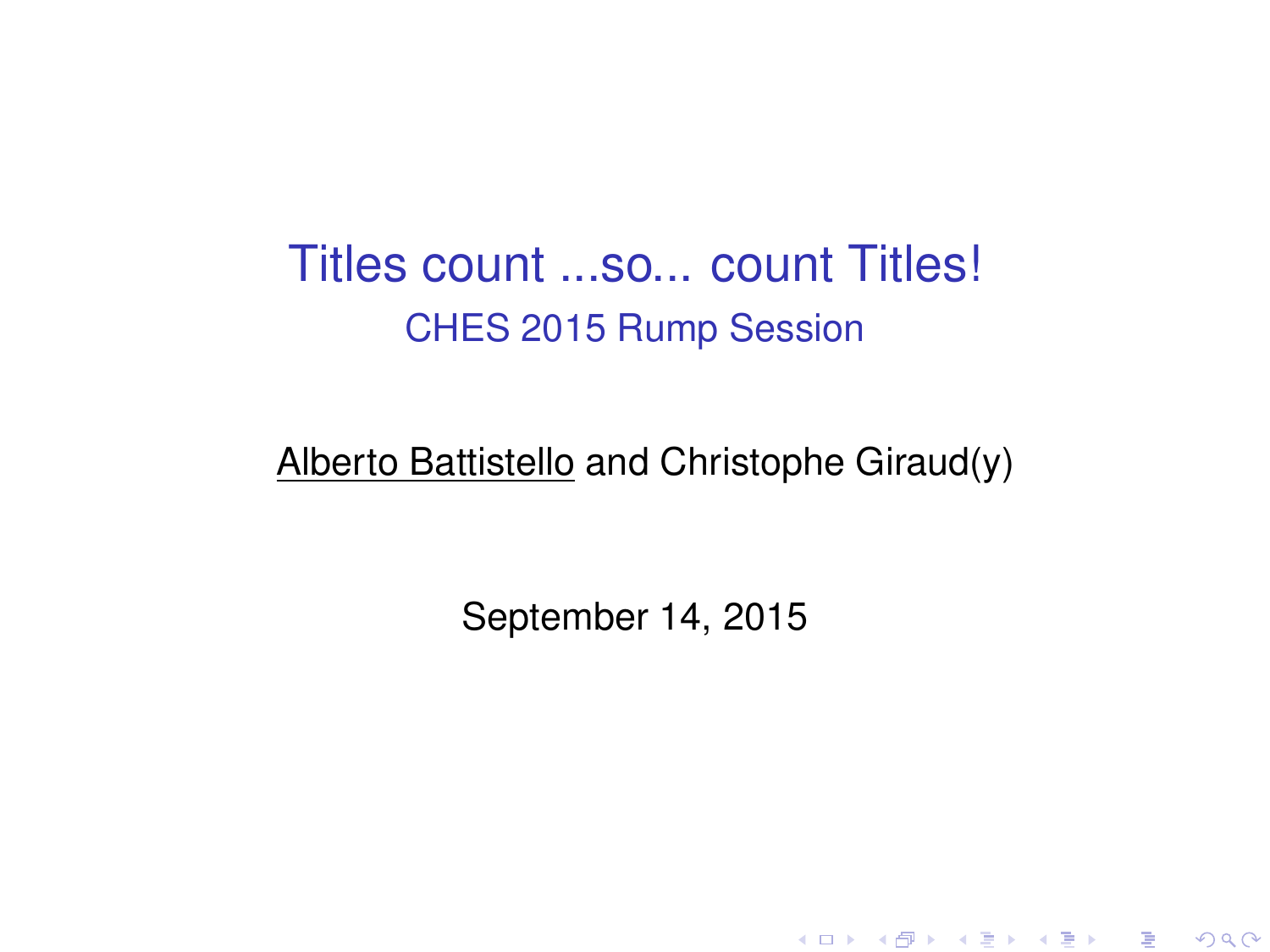## "How to Write a Paper" [rev. 1996] – O. Goldreich

### "The title should be as informative as possible and yet not too cumbersome or too long."

K ロ ▶ K @ ▶ K 할 ▶ K 할 ▶ 이 할 → 9 Q Q\*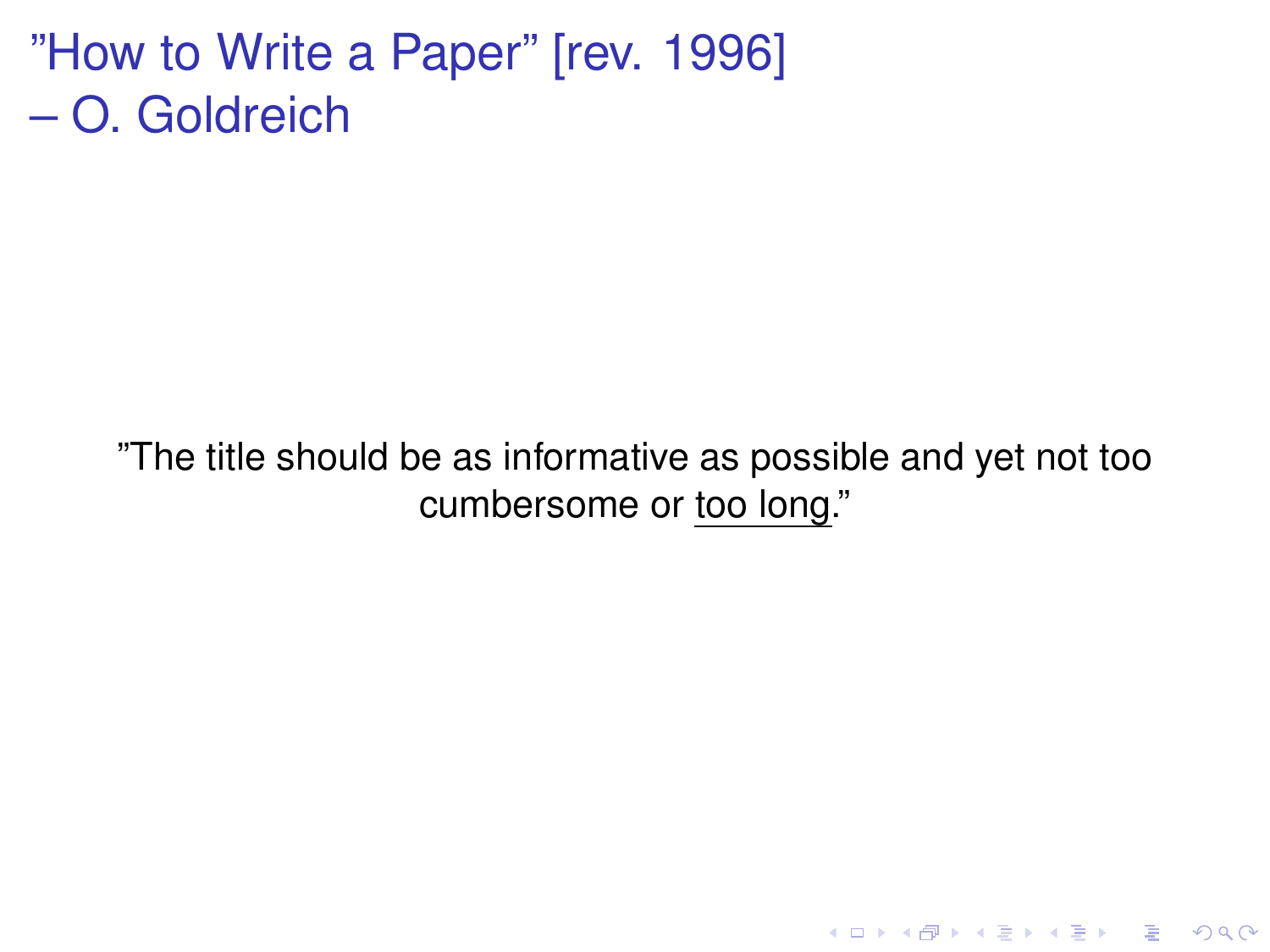# 5 Pretty Good Examples

- $\blacktriangleright$  "Slide Attacks"
- $\triangleright$  "Certifying RSA"
- ► "Identity Escrow"
- ► "Group Signatures"

K ロ > K 個 > K 差 > K 差 > → 差 → の Q Q →

 $\blacktriangleright$  "Crypto-integrity"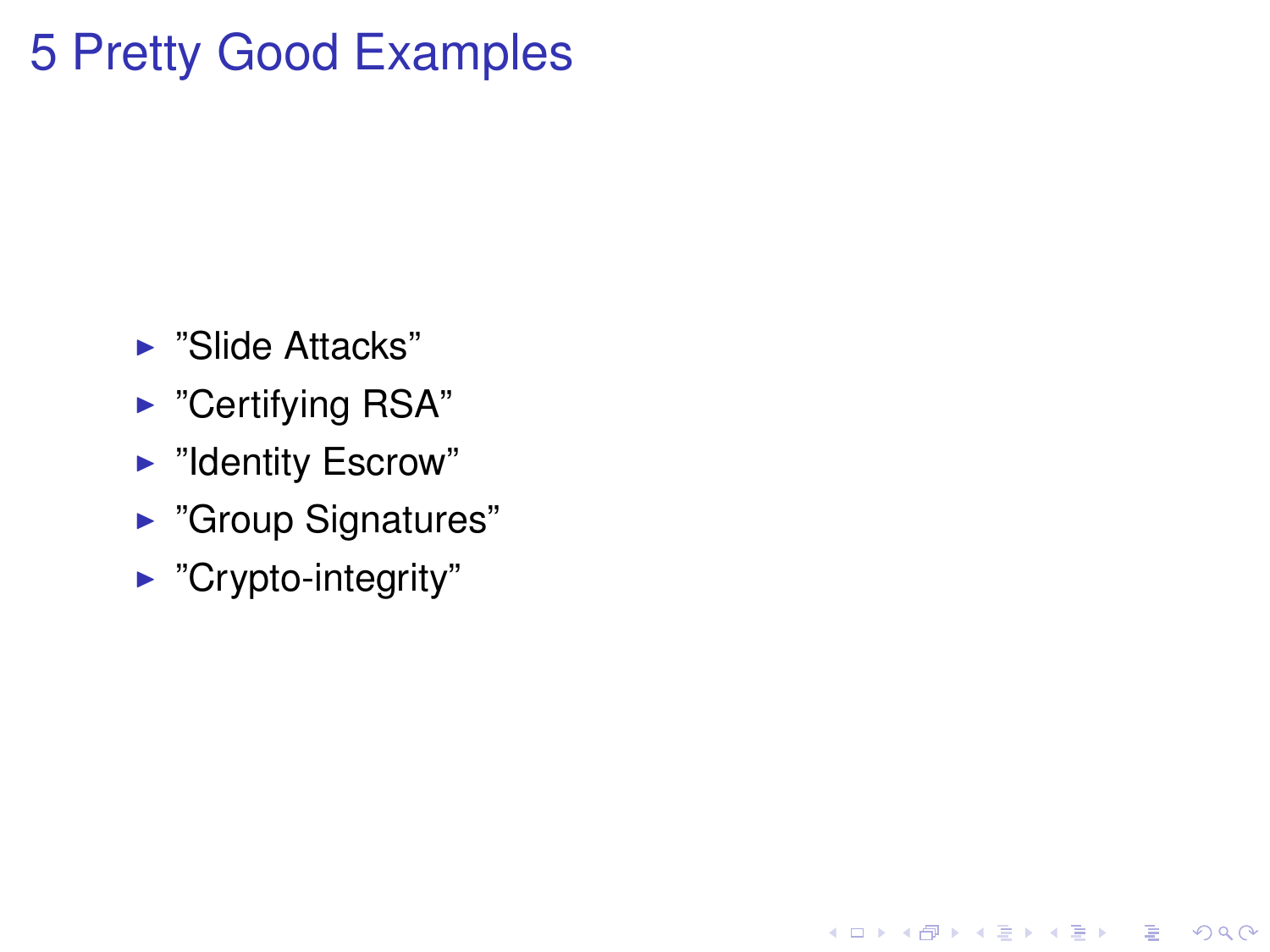However, "not too long" is prone to interpretations...

K ロ X x (日 X X B X X B X X B X O Q O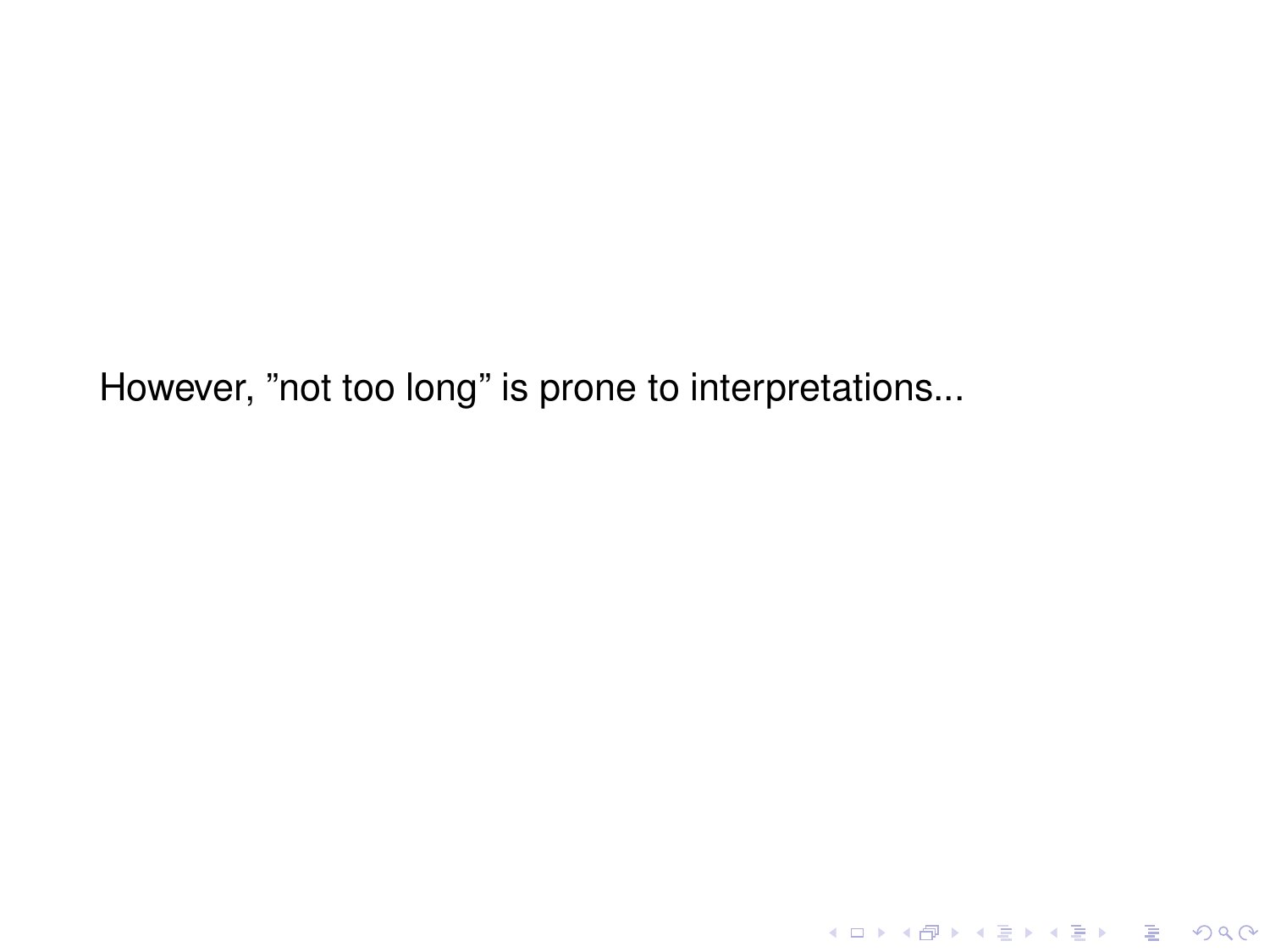KOKK@KKEKKEK E 1990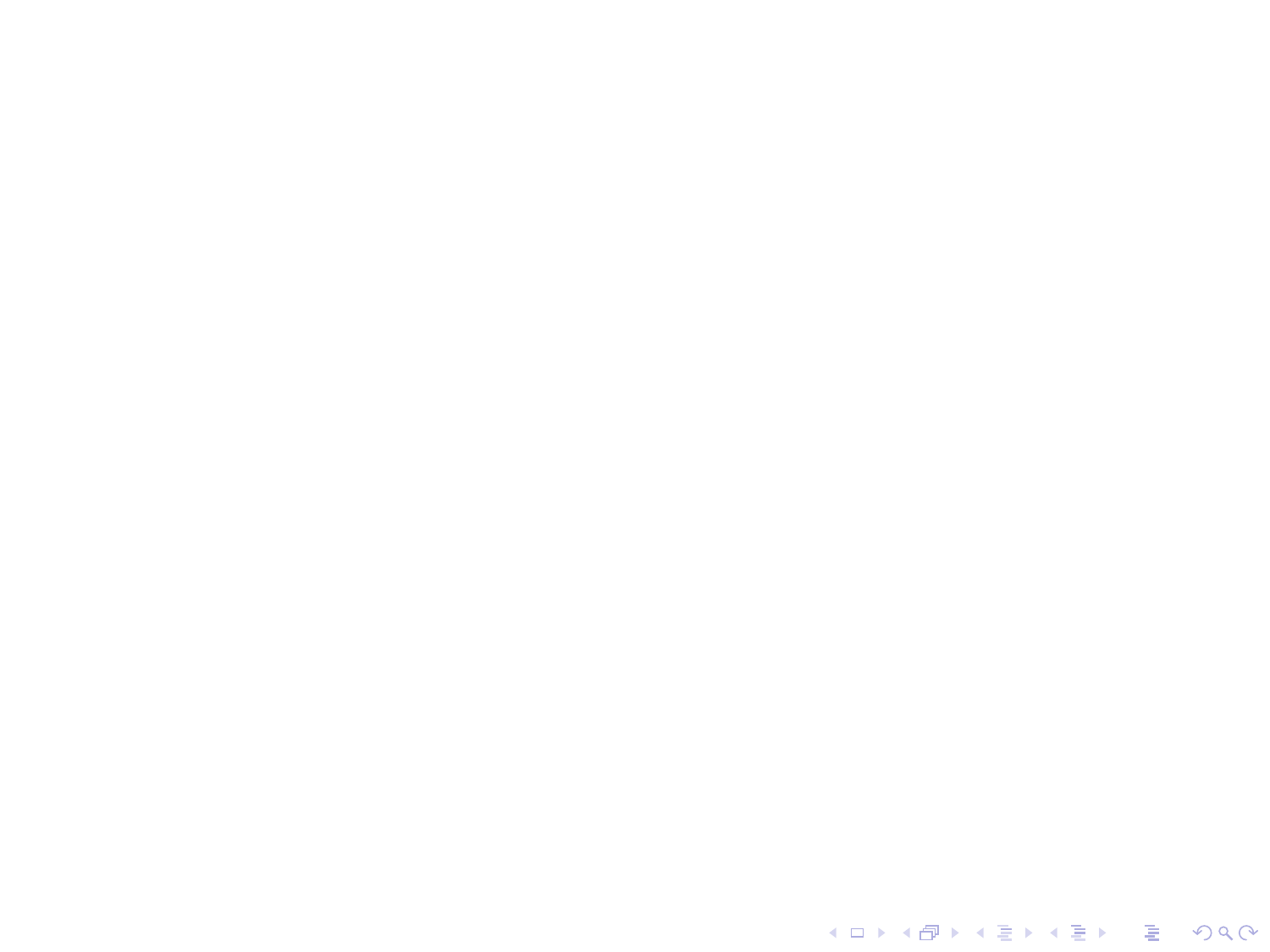▶ "Improving Non-Profiled Attacks on Exponentiations Based on Clustering and Extracting Leakage from Multi-Channel High-Resolution EM Measurements" - 16w

K ロ X x 4 D X X 원 X X 원 X 원 X 2 D X Q Q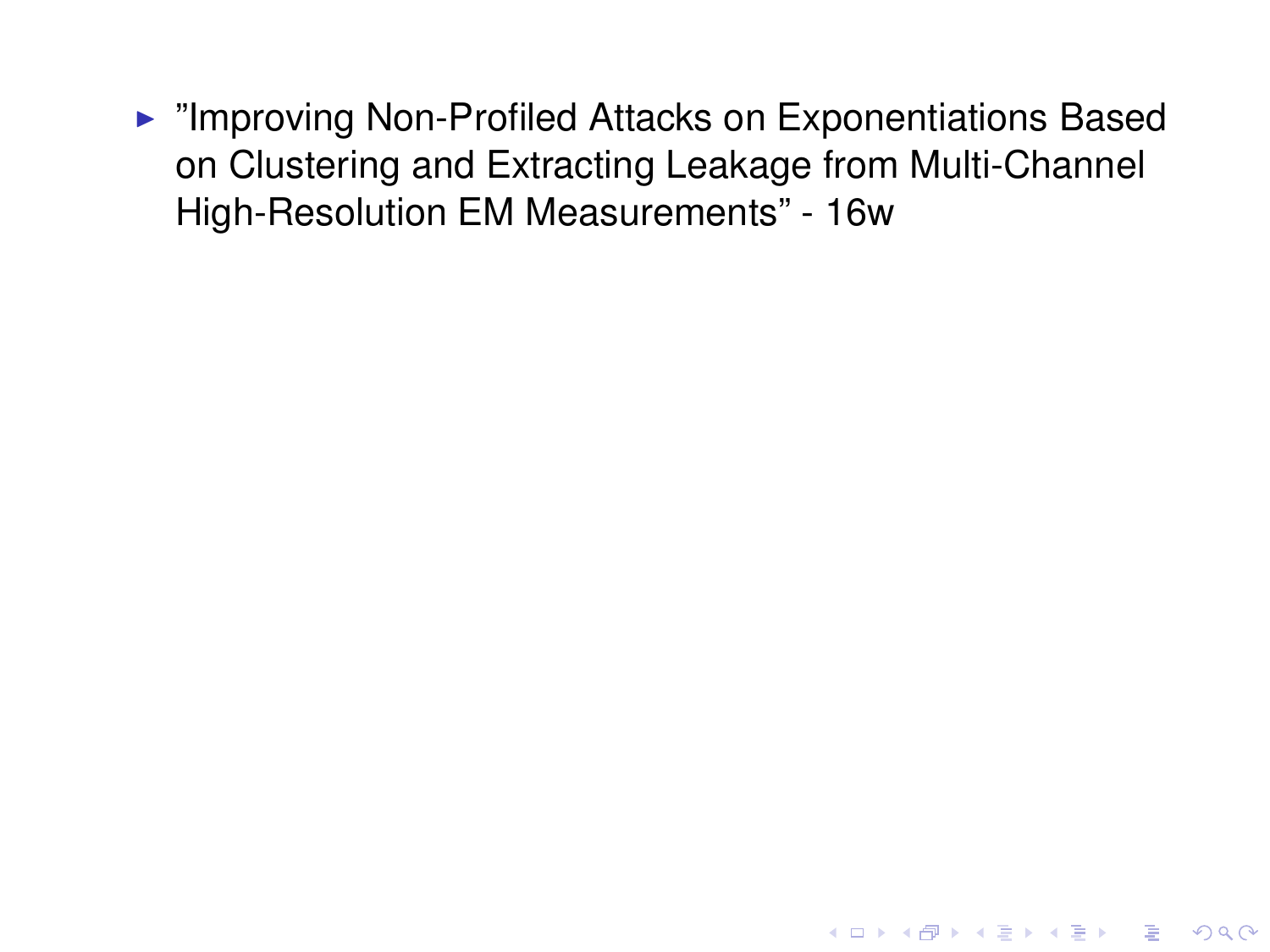- ▶ "Improving Non-Profiled Attacks on Exponentiations Based on Clustering and Extracting Leakage from Multi-Channel High-Resolution EM Measurements" - 16w
- $\triangleright$  "Finding Small Solutions of a Class of Simultaneous Modular Equations and Applications to Modular Inversion Hidden Number Problem and Inversive Congruential Generator" - 22w

**KOD KOD KED KED E VAN**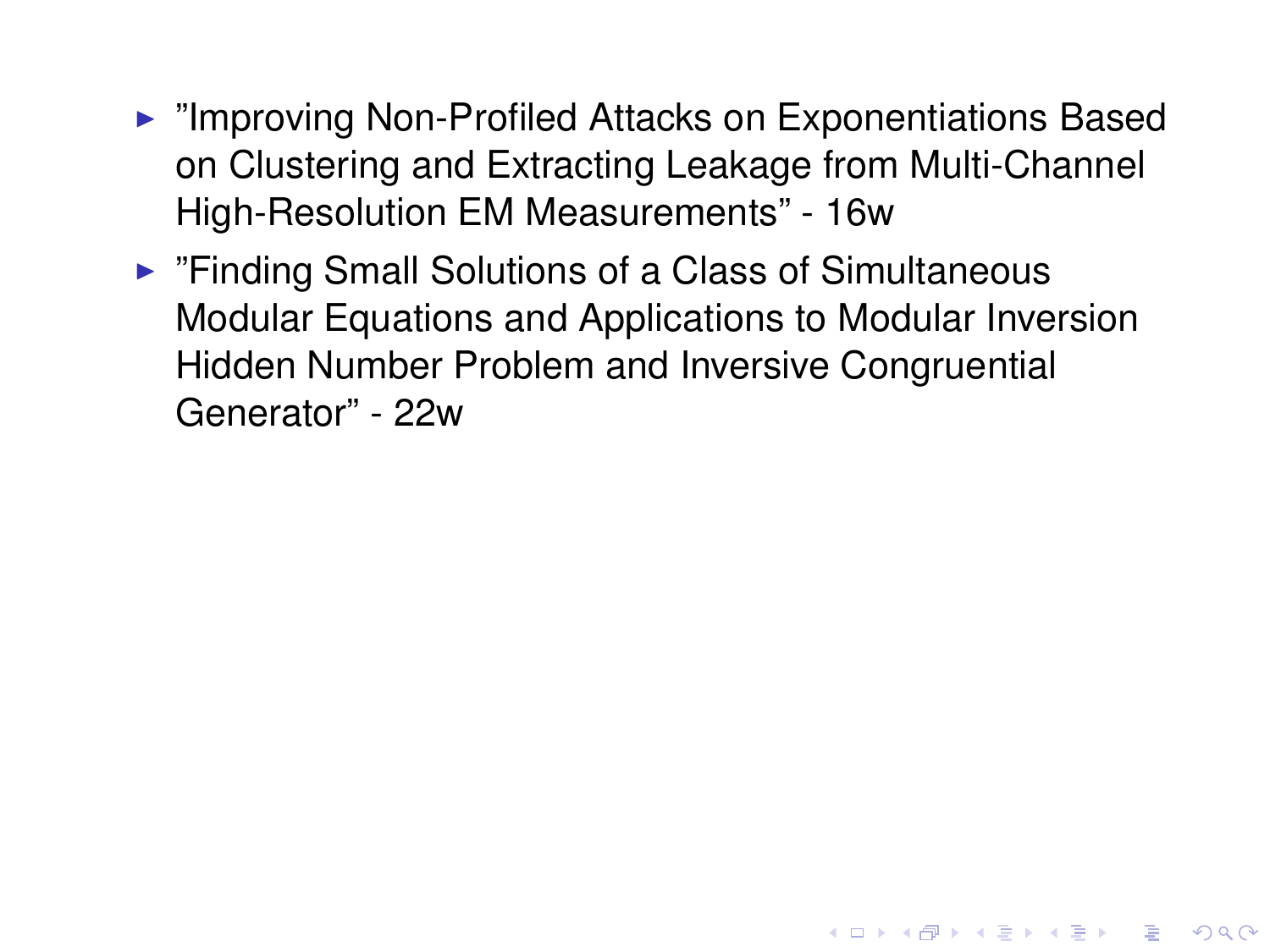- ▶ "Improving Non-Profiled Attacks on Exponentiations Based on Clustering and Extracting Leakage from Multi-Channel High-Resolution EM Measurements" - 16w
- ▶ "Finding Small Solutions of a Class of Simultaneous Modular Equations and Applications to Modular Inversion Hidden Number Problem and Inversive Congruential Generator" - 22w
- $\triangleright$  "Achieving a log(n) Speed Up for Boolean Matrix Operations and Calculating the Complexity of the Dense Linear Algebra step of Algebraic Stream Cipher Attacks and of Integer Factorization Methods" - 29w

**KORK ERKEY EL POLO**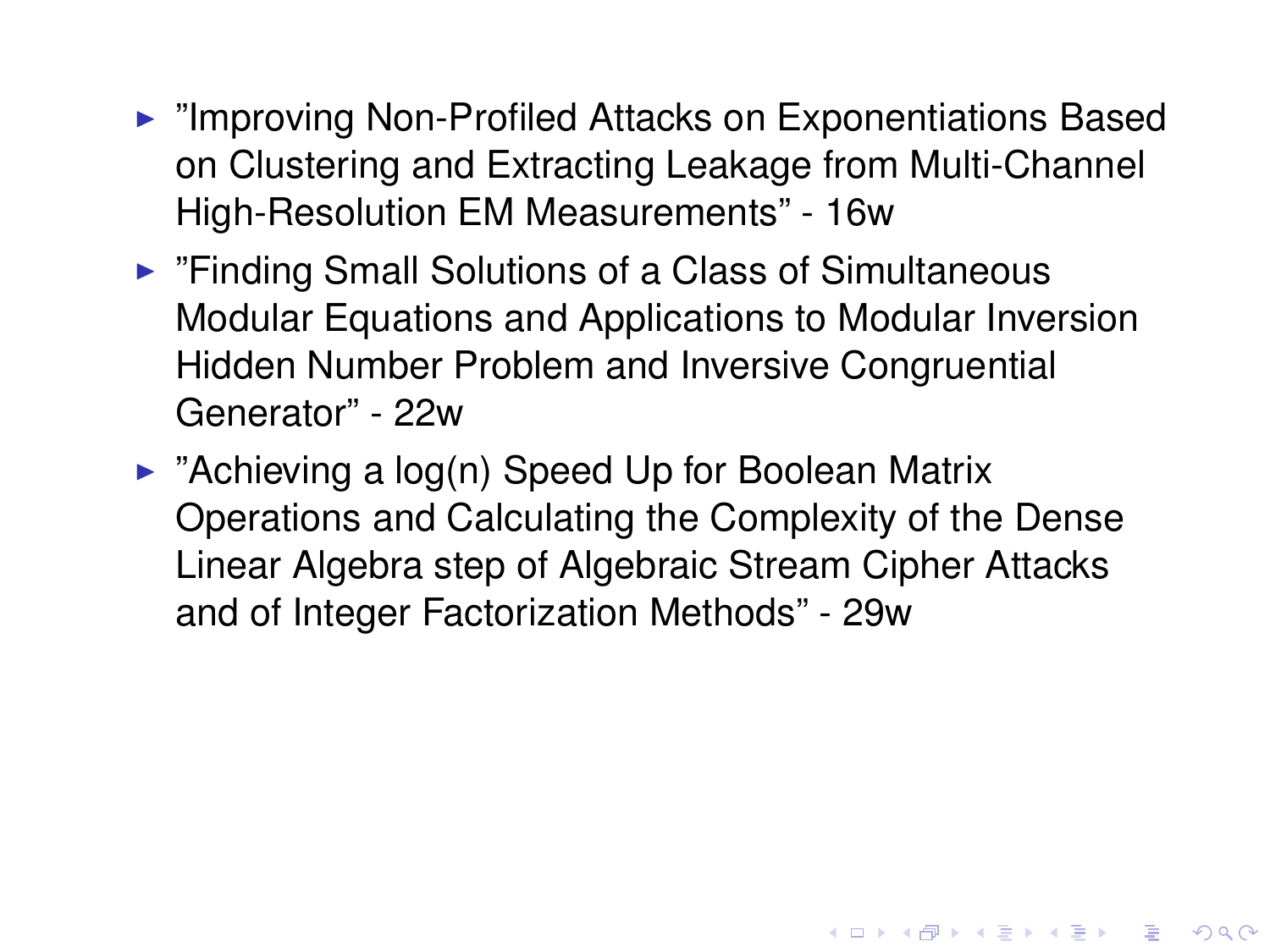- ▶ "Improving Non-Profiled Attacks on Exponentiations Based on Clustering and Extracting Leakage from Multi-Channel High-Resolution EM Measurements" - 16w
- $\triangleright$  "Finding Small Solutions of a Class of Simultaneous Modular Equations and Applications to Modular Inversion Hidden Number Problem and Inversive Congruential Generator" - 22w
- $\triangleright$  "Achieving a log(n) Speed Up for Boolean Matrix Operations and Calculating the Complexity of the Dense Linear Algebra step of Algebraic Stream Cipher Attacks and of Integer Factorization Methods" - 29w
- ► "David & Goliath Oblivious Affine Function Evaluation -Asymptotically Optimal Building Blocks for Universally Composable Two-Party Computation from a Single Untrusted Stateful Tamper-Proof Hardware Token" - 24w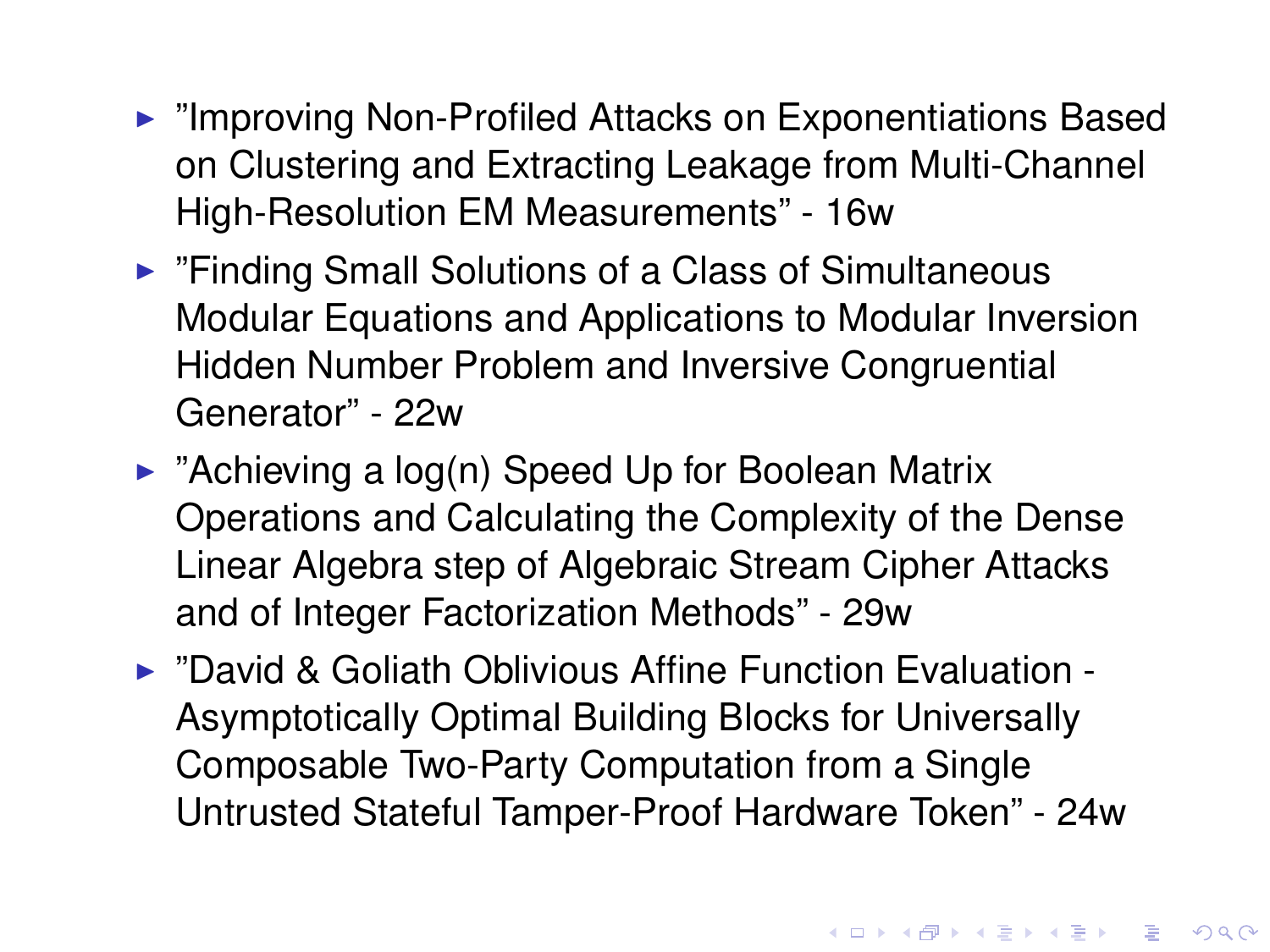### **Conclusion**

Longer words makes titles asymptotically longer!